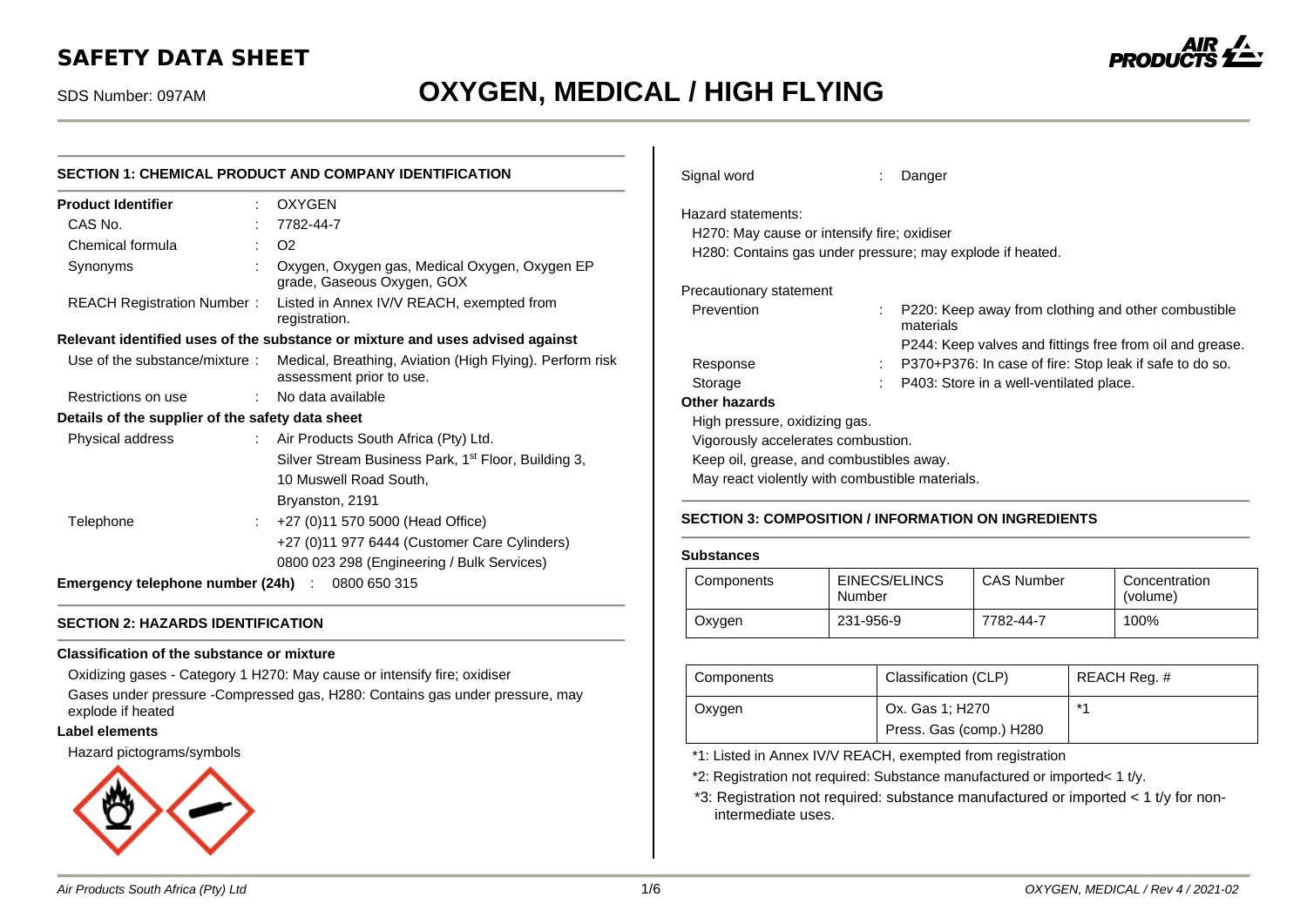# *SAFETY DATA SHEET – Oxygen Medical / High Flying*

# SDS Number: 097AM

|                                                                                                                                                                                                                                                                                                             | Refer to section 16 for full text of each relevant hazard statement (H)                                                                                                                                                                                                                                                                                                                                                                                                   |                                                                                                                                                                                                                                                                                                                       |                                                                                                                                                                                 |  |  |
|-------------------------------------------------------------------------------------------------------------------------------------------------------------------------------------------------------------------------------------------------------------------------------------------------------------|---------------------------------------------------------------------------------------------------------------------------------------------------------------------------------------------------------------------------------------------------------------------------------------------------------------------------------------------------------------------------------------------------------------------------------------------------------------------------|-----------------------------------------------------------------------------------------------------------------------------------------------------------------------------------------------------------------------------------------------------------------------------------------------------------------------|---------------------------------------------------------------------------------------------------------------------------------------------------------------------------------|--|--|
| product specifications.                                                                                                                                                                                                                                                                                     | Concentration is nominal. For the exact product composition, please refer to Air Products                                                                                                                                                                                                                                                                                                                                                                                 | <b>Advice for fire-fighters</b>                                                                                                                                                                                                                                                                                       | Wear self-contained breathing apparatus for firefighting<br>if necessary. Standard protective clothing and                                                                      |  |  |
| <b>Mixtures</b><br>Not applicable                                                                                                                                                                                                                                                                           |                                                                                                                                                                                                                                                                                                                                                                                                                                                                           |                                                                                                                                                                                                                                                                                                                       | equipment (Self Contained Breathing Apparatus) for fire<br>fighters. Standard EN 137 - Self-contained open-circuit<br>compressed air breathing apparatus with full face mask.   |  |  |
| <b>SECTION 4: FIRST AID MEASURES</b>                                                                                                                                                                                                                                                                        |                                                                                                                                                                                                                                                                                                                                                                                                                                                                           |                                                                                                                                                                                                                                                                                                                       | Standard EN 469 - Protective clothing for fire-fighters.<br>Standard EN 659 - Protective gloves for fire-fighters                                                               |  |  |
| <b>Description of first aid measures</b>                                                                                                                                                                                                                                                                    |                                                                                                                                                                                                                                                                                                                                                                                                                                                                           | Further information                                                                                                                                                                                                                                                                                                   | Some materials that are non-combustible in air will burn<br>in the presence of an oxygen enriched atmosphere                                                                    |  |  |
| General advice<br>Move victim to uncontaminated area wearing self-contained<br>breathing apparatus. Keep victim warm and rested. Call a<br>doctor. Apply artificial respiration if breathing stopped.                                                                                                       |                                                                                                                                                                                                                                                                                                                                                                                                                                                                           |                                                                                                                                                                                                                                                                                                                       | (greater than 23.5%). Fire resistant clothing may burn<br>and offer no protection in oxygen rich atmospheres.                                                                   |  |  |
| Eye contact                                                                                                                                                                                                                                                                                                 | IF exposed or concerned: Seek medical advice/attention.                                                                                                                                                                                                                                                                                                                                                                                                                   |                                                                                                                                                                                                                                                                                                                       |                                                                                                                                                                                 |  |  |
| Skin contact                                                                                                                                                                                                                                                                                                | Adverse effects not expected from this product. IF exposed or<br>concerned: Seek medical advice/attention.                                                                                                                                                                                                                                                                                                                                                                | <b>SECTION 6: ACCIDENTAL RELEASE MEASURES</b>                                                                                                                                                                                                                                                                         |                                                                                                                                                                                 |  |  |
| Ingestion                                                                                                                                                                                                                                                                                                   | Ingestion is not considered a potential route of exposure.                                                                                                                                                                                                                                                                                                                                                                                                                |                                                                                                                                                                                                                                                                                                                       | Personal precautions, protective equipment and emergency procedures                                                                                                             |  |  |
| Consult a physician after significant exposure. Move to fresh<br>Inhalation<br>air. If breathing has stopped or is laboured, give assisted<br>respirations. Supplemental oxygen may be indicated. If the<br>heart has stopped, trained personnel should begin<br>cardiopulmonary resuscitation immediately. |                                                                                                                                                                                                                                                                                                                                                                                                                                                                           | Clothing exposed to high concentrations may retain oxygen 30 minutes or longer and<br>become a potential fire hazard. Stay away from ignition sources. Evacuate personnel to<br>safe areas. Wear self-contained breathing apparatus when entering area unless<br>atmosphere is proved to be safe. Ventilate the area. |                                                                                                                                                                                 |  |  |
|                                                                                                                                                                                                                                                                                                             | Most important symptoms and effects, both acute and delayed                                                                                                                                                                                                                                                                                                                                                                                                               | <b>Environmental precautions :</b>                                                                                                                                                                                                                                                                                    | Do not discharge into any place where its accumulation                                                                                                                          |  |  |
| Symptoms                                                                                                                                                                                                                                                                                                    | : No data available                                                                                                                                                                                                                                                                                                                                                                                                                                                       |                                                                                                                                                                                                                                                                                                                       | could be dangerous. Prevent further leakage or spillage<br>if safe to do so.                                                                                                    |  |  |
|                                                                                                                                                                                                                                                                                                             | Indication of any immediate medical attention and special treatment needed                                                                                                                                                                                                                                                                                                                                                                                                |                                                                                                                                                                                                                                                                                                                       |                                                                                                                                                                                 |  |  |
| Treatment                                                                                                                                                                                                                                                                                                   | : If exposed or concern: get medical attention/advice.                                                                                                                                                                                                                                                                                                                                                                                                                    | Methods and materials for containment and cleaning up : Ventilate the area.                                                                                                                                                                                                                                           |                                                                                                                                                                                 |  |  |
|                                                                                                                                                                                                                                                                                                             | <b>SECTION 5: FIRE-FIGHTING MEASURES</b>                                                                                                                                                                                                                                                                                                                                                                                                                                  | Additional advice                                                                                                                                                                                                                                                                                                     | If possible, stop flow of product. Increase ventilation to<br>the release area and monitor concentrations. If leak is<br>from cylinder or cylinder valve, call the Air Products |  |  |
| <b>Extinguishing media</b><br>Suitable extinguishing media:<br>The product itself does not burn. Use extinguishing                                                                                                                                                                                          |                                                                                                                                                                                                                                                                                                                                                                                                                                                                           |                                                                                                                                                                                                                                                                                                                       | emergency telephone number. If the leak is in the user's<br>system, close the cylinder valve, safely vent the<br>pressure, and purge with an inert gas before attempting        |  |  |
|                                                                                                                                                                                                                                                                                                             | media appropriate for surrounding fire.<br>Extinguishing media which must not be used for safety reasons :  Do not use water jet<br>to extinguish.                                                                                                                                                                                                                                                                                                                        | Reference to other sections :                                                                                                                                                                                                                                                                                         | repairs.<br>For more information refer to Sections 8 and 13.                                                                                                                    |  |  |
|                                                                                                                                                                                                                                                                                                             | Specific hazards arising from the substance or mixture                                                                                                                                                                                                                                                                                                                                                                                                                    |                                                                                                                                                                                                                                                                                                                       |                                                                                                                                                                                 |  |  |
| possible, stop flow of product.                                                                                                                                                                                                                                                                             | Upon exposure to intense heat or flame, cylinder will vent rapidly and or rupture violently.<br>Oxidant. Strongly supports combustion. May react violently with combustible materials.<br>Some materials which are non-combustible in air may burn in the presence of an oxidizer.<br>Move away from container and cool with water from a protected position. Keep adjacent<br>cylinders cool by spraying with large amounts of water until the fire burns itself out. If |                                                                                                                                                                                                                                                                                                                       |                                                                                                                                                                                 |  |  |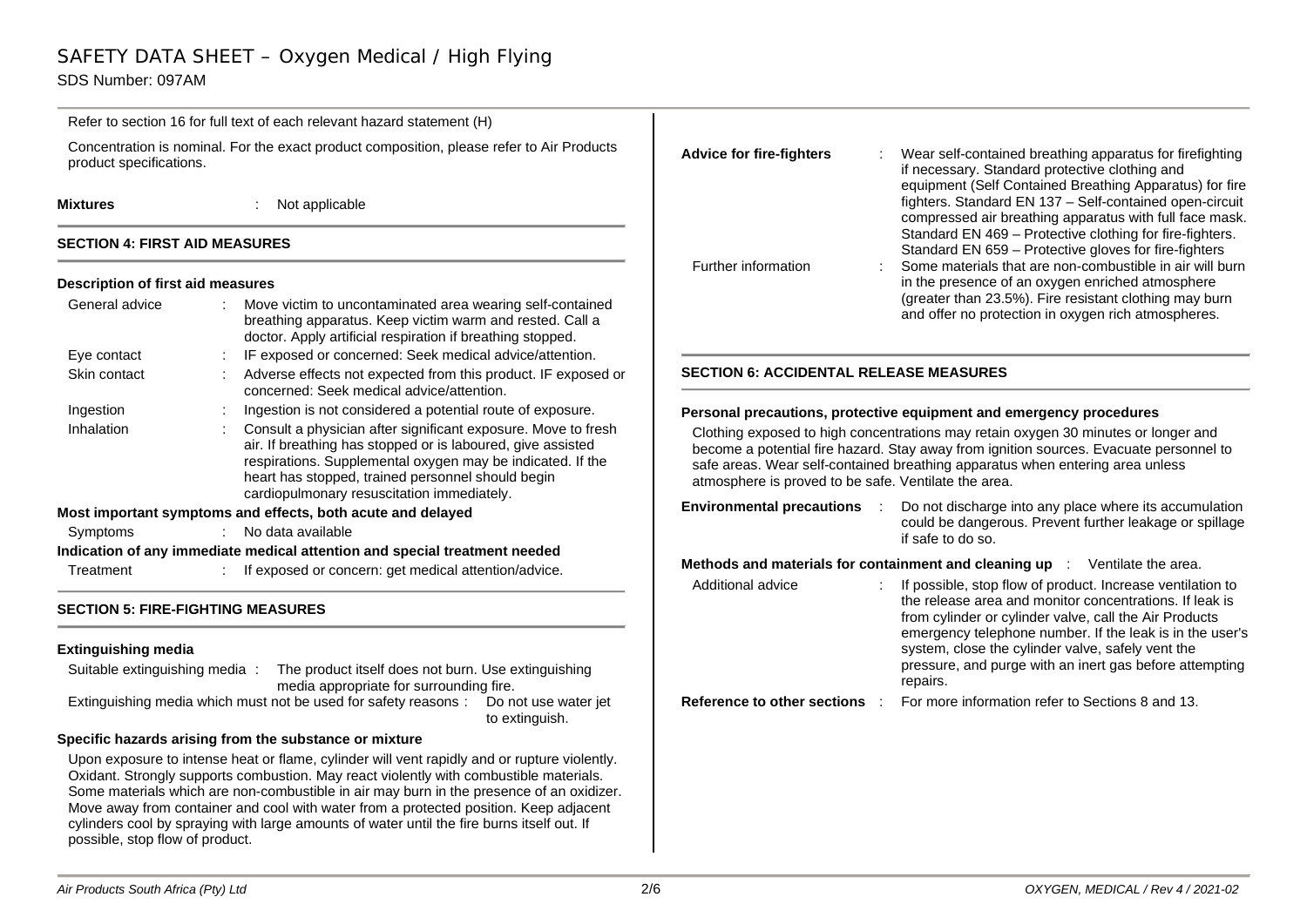# **SECTION 7: HANDLING AND STORAGE**

### **Precautions for safe handling**

Cylinders should be stored up right with valve protection guard in place and firmly secured to prevent falling or being knocked over. Use equipment rated for cylinder pressure. All gauges, valves, regulators, piping and equipment to be used in oxygen service must be cleaned for oxygen service. Oxygen is not to be used as a substitute for compressed air. Never use an oxygen jet for cleaning purposes of any sort, especially clothing, as it increases the likelihood of an engulfing fire. Only experienced and properly instructed persons should handle compressed gases/cryogenic liquid. Protect cylinders from physical damage; do not drag, roll, slide or drop. Do not allow storage area temperature to exceed 50°C. Before using the product, determine its identity by reading the label. Know and understand the properties and hazards of the product before use. When doubt exists as to the correct handling procedure for a particular gas, contact the supplier. Do not remove or deface labels provided by the supplier for the identification of the cylinder contents. When moving cylinders, even for short distances, use a cart (trolley, hand truck, etc.) designed to transport cylinders. Do not remove valve guards. Before connecting the container, check the complete gas system for suitability, particularly for pressure rating and materials. Before connecting the container for use, ensure that back feed from the system into the container is prevented. Ensure the complete gas system is compatible for pressure rating and materials of construction. Ensure the complete gas system has been checked for leaks before use. Employ suitable pressure regulating devices on all containers when the gas is being emitted to systems with lower pressure rating than that of the container. Never insert an object (e.g., spanner/wrench, screwdriver, pry bar, etc) into valve openings. Doing so may damage valve, causing a leak to occur.

If user experiences any difficulty operating cylinder valve discontinue use and contact supplier. Close container valve after each use and when empty, even if still connected to equipment. Never attempt to repair or modify container valves or safety relief devices. Damaged valves should be reported immediately to the supplier. Do not use containers as rollers or supports or for any other purpose than to contain the gas as supplied. Never strike an arc on a compressed gas cylinder or make a cylinder a part of an electrical circuit. Do not smoke while handling product or cylinders. Never recompress a gas or a gas mixture without first consulting the supplier. Never attempt to transfer gases from one cylinder/container to another. Always use backflow protective device in piping. Never permit oil, grease, or other readily combustible substances to come into contact with valves or containers containing oxygen or other oxidants. Do not use rapidly opening valves (e.g., ball valves). Open valve slowly to avoid pressure shock. Never pressurize the entire system at once. Use only with equipment cleaned for oxygen service and rated for cylinder pressure. Never use direct flame or electrical heating devices to raise the pressure of a container. Containers should not be subjected to temperatures above 50°C. Prolonged periods of cold temperature below -30°C should be avoided.

#### **Conditions for safe storage, including any incompatibilities**

Containers should be stored in a purpose-built compound which should be well ventilated, preferably in the open air. Full containers should be stored so that oldest stock is used first. Stored containers should be periodically checked for general condition and leakage.

Observe all regulations and local requirements regarding storage of containers. Protect containers stored in the open against rusting and extremes of weather. Containers should not be stored in conditions likely to encourage corrosion. Containers should be stored in the vertical position and properly secured to prevent toppling. The container valves should be tightly closed and where appropriate valve outlets should be capped or plugged. Container valve guards or caps should be in place. Keep containers tightly closed in a cool, well-ventilated place. Store containers in location free from fire risk and away from sources of heat and ignition. Full and empty cylinders should be segregated. Do not allow storage temperature to exceed 50°C. Display "No Smoking or Open Flames" signs in the storage areas. Return empty containers in a timely manner.

#### **Technical measures/Precautions**

Containers should be segregated in the storage area according to the various categories (e.g., flammable, toxic, etc.) and in accordance with local regulations.

# **SECTION 8: EXPOSURE CONTROLS AND PERSONAL PROTECTIO**

| <b>Exposure controls</b>                          |                                                                                                                                                                                                                                                                      |  |  |
|---------------------------------------------------|----------------------------------------------------------------------------------------------------------------------------------------------------------------------------------------------------------------------------------------------------------------------|--|--|
| <b>Engineering measures</b>                       |                                                                                                                                                                                                                                                                      |  |  |
|                                                   |                                                                                                                                                                                                                                                                      |  |  |
| Ensure adequate ventilation.                      |                                                                                                                                                                                                                                                                      |  |  |
| Personal protective equipment                     |                                                                                                                                                                                                                                                                      |  |  |
| Respiratory protection                            | Not required under normal use. Self-contained breathing<br>apparatus (SCBA) or positive pressure airline with mask are<br>to be used in oxygen-deficient atmosphere. Users of<br>breathing apparatus must be trained.                                                |  |  |
| Hand protection                                   | Wear work gloves when handling gas cylinders. Gloves must<br>be clean and free of oil and grease. Standard EN 388 -<br>Protective gloves against mechanical risk. The breakthrough<br>time of the selected glove(s) must be greater than the<br>intended use period. |  |  |
| Eye/face protection<br>÷.                         | Safety glasses recommended when handling cylinders.<br>Standard EN 166 - Personal eye-protection.                                                                                                                                                                    |  |  |
| Skin and body protection:                         | Safety shoes are recommended when handling cylinders.<br>Standard EN ISO 20345 - Personal protective equipment -<br>Safety footwear.                                                                                                                                 |  |  |
| Special instructions for protection and hygiene : | Ensure adequate ventilation,<br>especially in confined areas. Gloves<br>must be clean and free of oil and<br>grease.                                                                                                                                                 |  |  |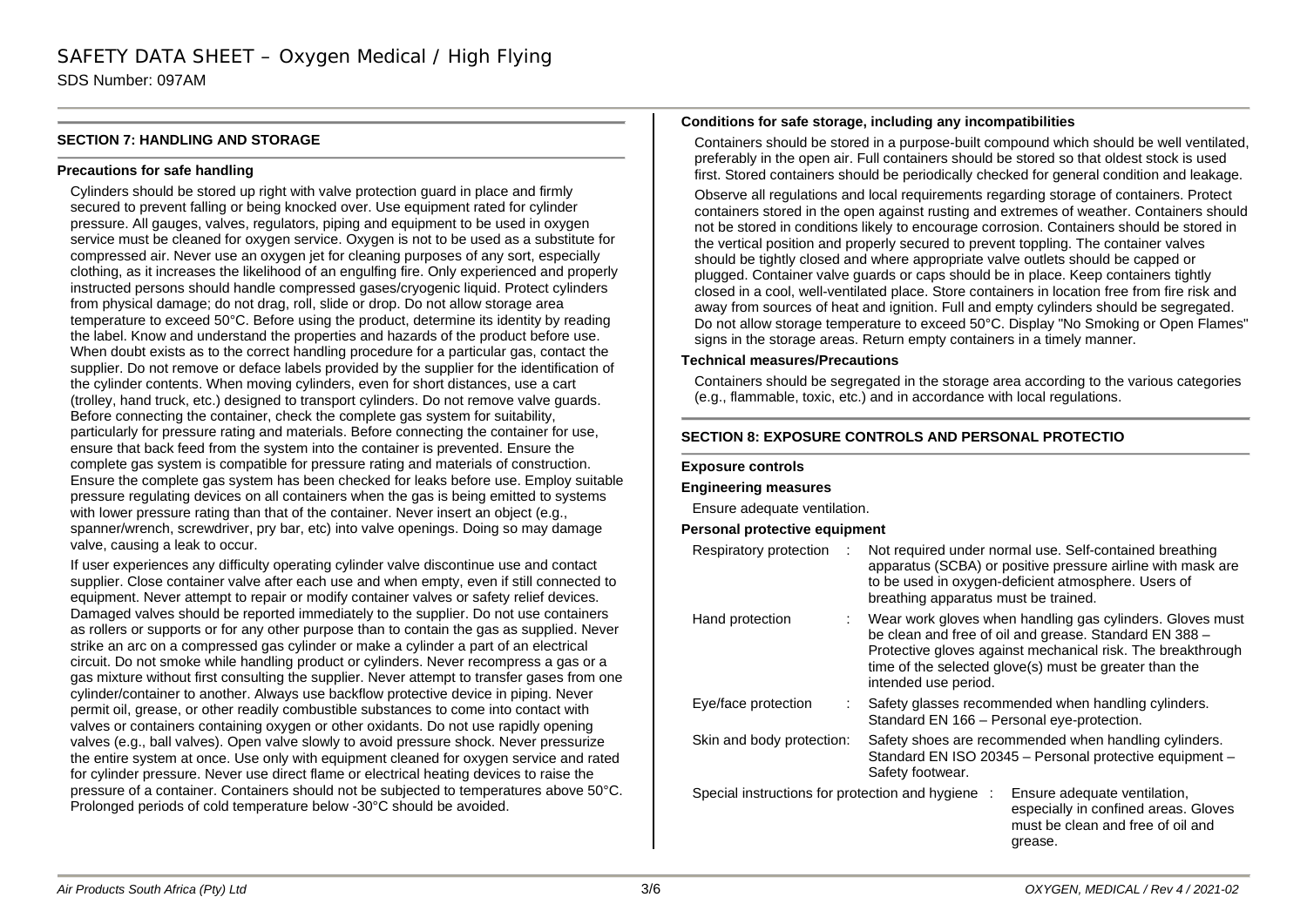# *SAFETY DATA SHEET – Oxygen Medical / High Flying*

SDS Number: 097AM

| <b>SECTION 9: PHYSICAL AND CHEMICAL PROPERTIES</b>                |                                                         | <b>SECTION 10: STABILITY AND REACTIVITY</b>  |                                                                                                               |  |
|-------------------------------------------------------------------|---------------------------------------------------------|----------------------------------------------|---------------------------------------------------------------------------------------------------------------|--|
| Information on basic physical and chemical properties             |                                                         | <b>Reactivity</b>                            | No reactivity hazard other than the effects described in                                                      |  |
| Form                                                              | Compressed gas.                                         |                                              | sub-sections below.                                                                                           |  |
| Colour                                                            | Colourless gas                                          | <b>Chemical Stability</b>                    | Stable under normal conditions.                                                                               |  |
| Odour                                                             | No odour warning properties.                            | Possibility of hazardous reactions           | Violently oxidises organic material.<br>$\sim$ 1.                                                             |  |
| Molecular Weight                                                  | 32 g/mol                                                | <b>Conditions to avoid</b>                   | None under recommended storage and handling<br>conditions (see section 7)                                     |  |
| Relative vapour density                                           | 1.1 (air = 1) Heavier than air                          | <b>Incompatible Materials</b>                | Flammable materials.                                                                                          |  |
| Relative density                                                  | 1.1 (water = 1)                                         |                                              | Organic materials.                                                                                            |  |
| Vapour pressure                                                   | Not applicable.                                         |                                              | Avoid oil, grease and all other combustible materials.                                                        |  |
| Density                                                           | 0.0013 g/cm <sup>3</sup> at 21 °C Note: (as vapour)     |                                              | Hazardous decomposition products : No data available                                                          |  |
| Specific Volume                                                   | 0.7540 m <sup>3</sup> /kg at 21 °C                      |                                              |                                                                                                               |  |
| Boiling point/range                                               | $-183 °C$                                               | <b>SECTION 11: TOXICOLOGICAL INFORMATION</b> |                                                                                                               |  |
| Critical temperature                                              | $-118$ °C                                               |                                              |                                                                                                               |  |
| Melting point/range                                               | $-219 °C$                                               | Information on toxicological effects         |                                                                                                               |  |
| Autoignition temperature                                          | Non flammable<br>$\mathbb{R}^n$                         | <b>Likely routes of exposure</b>             |                                                                                                               |  |
| Water solubility                                                  | $0.039$ g/l                                             | Effects on Eye                               | In case of direct contact with eyes, seek medical advice                                                      |  |
| Partition coefficient n-octanol/water [log kow]<br>Not applicable |                                                         | Effects on Skin                              | Adverse effects not expected from this product                                                                |  |
| рH                                                                | Not applicable                                          | <b>Inhalation Effects</b>                    | Breathing 75% or more oxygen at atmospheric pressure<br>for more than a few hours may cause nasal stuffiness, |  |
| Viscosity                                                         | No reliable data available.                             |                                              | cough, sore throat, chest pain and breathing difficulty.                                                      |  |
| Particle characteristics                                          | Not applicable                                          |                                              | Breathing pure oxygen under pressure may cause lung                                                           |  |
| Upper and lower explosion/flammability limits                     | Non flammable                                           |                                              | damage and also central nervous system effects.                                                               |  |
| Flash point                                                       | Not applicable                                          | Ingestion Effects                            | Ingestion is not considered a potential route of                                                              |  |
| Auto-ignition temperature                                         | Non flammable                                           |                                              | exposure.                                                                                                     |  |
| Decomposition temperature :                                       | Not applicable                                          | Symptoms                                     | No data available                                                                                             |  |
| <b>Other information</b>                                          |                                                         | <b>Acute toxicity</b>                        |                                                                                                               |  |
| <b>Explosive properties</b>                                       | Not applicable                                          | Acute oral toxicity                          | No data is available on the product itself                                                                    |  |
| Oxidizing properties                                              | $Ci = 1$                                                | Acute inhalation toxicity                    | No data is available on the product itself                                                                    |  |
| Odour threshold                                                   | Odour threshold is subjective and inadequate to warn of | Acute dermal toxicity                        | No data is available on the product itself                                                                    |  |
|                                                                   | overexposure                                            | Skin corrosion/irritation                    | No data available                                                                                             |  |
| Evaporation rate                                                  | Not applicable                                          | Serious eye damage/eye irritation:           | No data available                                                                                             |  |
| Flammability (solid/gas)                                          | Refer to product classification in section 2            | Sensitization                                | : No data available                                                                                           |  |
|                                                                   |                                                         |                                              |                                                                                                               |  |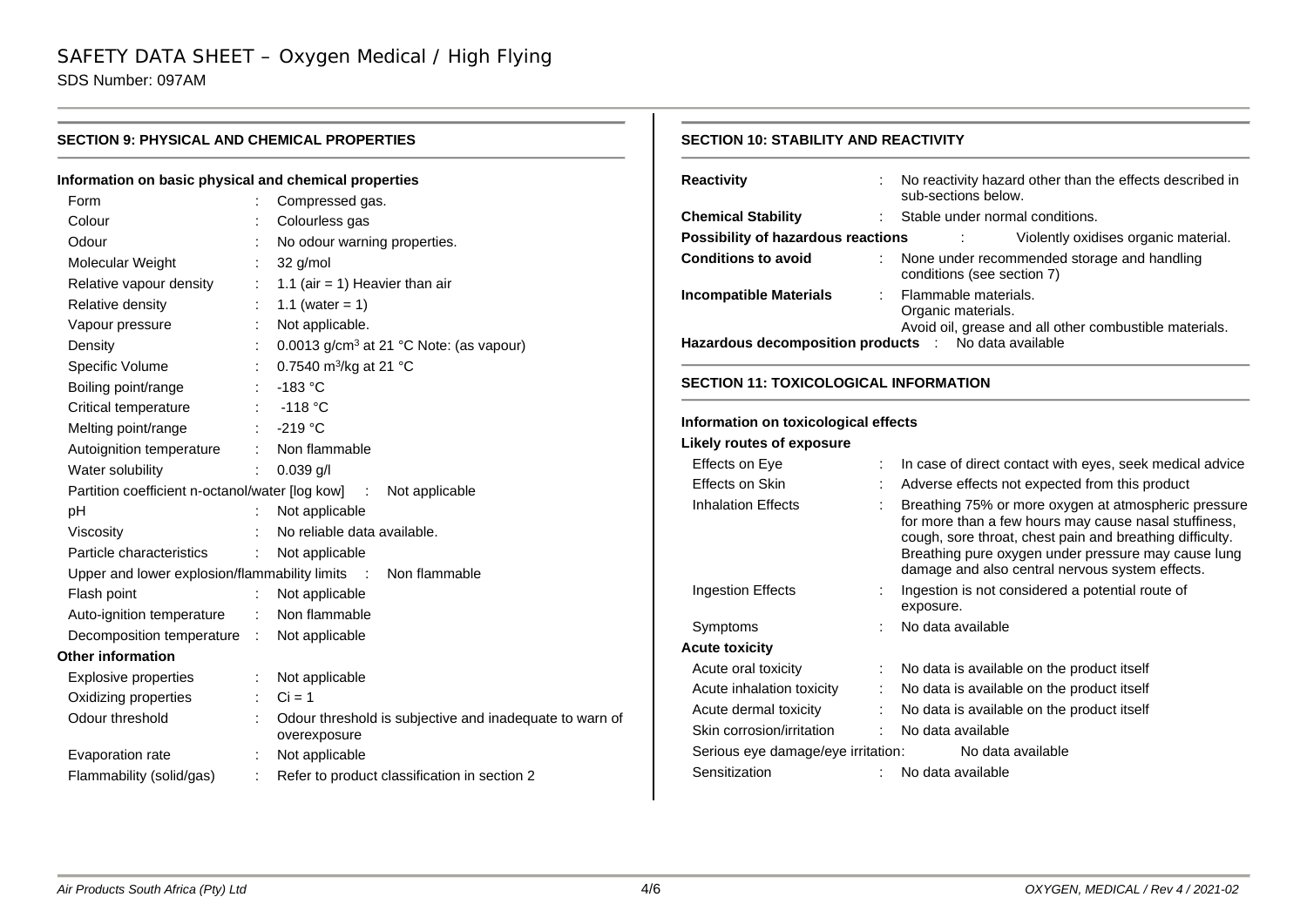#### **Chronic toxicity or effects from long term exposure** Carcinogenicity : No data available Reproductive toxicity : No data is available on the product itself Germ cell mutagenicity : No data is available on the product itself Specific target organ systemic toxicity (single exposure) : No data available Specific target organ systemic toxicity (repeated exposure) Premature infants exposed to high oxygen concentrations may suffer delayed retinal damage that can progress to retinal detachment and blindness. Retinal damage may also occur in adults exposed to 100% oxygen for extended periods (24 to 48 hr). At two or more atmospheres central nervous system (CNS) toxicity occurs. Symptoms include nausea, vomiting, dizziness or vertigo, muscle twitching, vision changes and loss of consciousness and generalized seizures. At three atmospheres, CNS toxicity occurs in less than two hours and at six atmospheres in only a few minutes. Aspiration hazard : No data available **SECTION 12: ECOLOGICAL INFORMATION Toxicity** Aquatic toxicity : No data is available on the product itself. Toxicity to other organisms : No data is available on the product itself **Persistence and degradability** No data available. **Bioaccumulative potential** : Refer to section 9 "partition Coefficient (noctanol/water)". **Mobility in soil** : Because of its high volatility, product is unlikely to cause **Other adverse effects** No ecological damage caused by this product. **Effect on the ozone layer** : No known effects from this product. Ozone depleting potential : None **Effect on global warming** : No known effects from this product. Global warming potential : None **SECTION 14: TRANSPORT INFORMATION ADR** UN/ID No. : UN1072 Proper shipping name : OXYGEN, COMPRESSED Class or Division : 2 Tunnel Code : (E) Label(s) : 2.2 (5.1) ADR/RID Hazard ID no. : 25 Marine Pollutant : No **IATA** UN/ID No. : UN1072 Proper shipping name : Oxygen, compressed<br>Class or Division<br>22 Class or Division Label(s) : 2.2 (5.1) Marine Pollutant : No **IMDG** UN/ID No. : UN1072 Proper shipping name : OXYGEN, COMPRESSED Class or Division : 2.2 Label(s) : 2.2(5.1) Marine Pollutant : No Segregation Group : None **RID** UN/ID No. : UN1072 Proper shipping name : OXYGEN, COMPRESSED Class or Division : 2 Label(s) : 2.2 (5.1) Marine Pollutant : No **Further Information**

# **SECTION 13: DISPOSAL CONSIDERATIONS**

| Waste treatment methods | Return unused product in original cylinder to supplier. |
|-------------------------|---------------------------------------------------------|
|                         | Contact supplier if guidance is required.               |
| Contaminated packaging  | Return cylinder to supplier.                            |

Avoid transport on vehicles where the load space is not separated from the driver's compartment. Ensure vehicle driver is aware of the potential hazards of the load and knows what to do in the event of an accident or an emergency. Ensure compliance with applicable regulations.

Before transporting product containers ensure that they are firmly secured, and cylinder valve is closed and not leaking, valve outlet cap nut or plug (where provided) is correctly fitted and valve protection device (where provided) is correctly fitted.

The transportation information is not intended to convey all specific regulatory data relating to this material. For complete transportation information, contact an Air Products customer service representative.